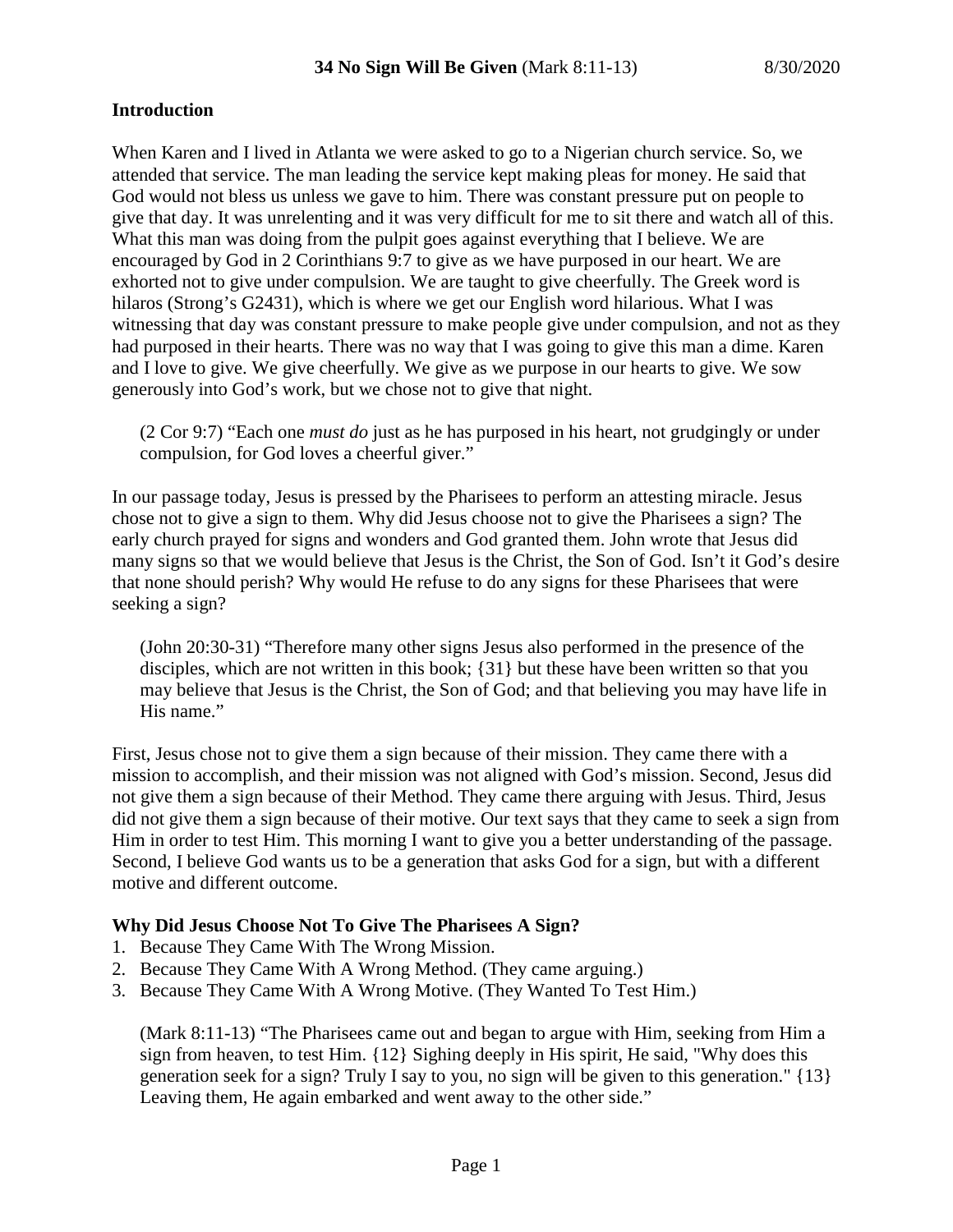## 1. **Because They Came With A The Wrong Mission.**

In order to properly understand the passage, it is important to put this encounter with the Pharisees in context. This is not His first encounter with these religious leaders. In Mark 2, we saw that Jesus healed and forgave a paralytic. The scribes were there and were reasoning in their heart that Jesus was blaspheming, since only God could forgive sins. Jesus confronted them and asked them which was easier, to forgive or to heal the paralytic. This sign should have been enough for them to believe. Other people went out amazed and were glorifying God, but not the religious leaders. (See Mark 2:1-12.)

Then, He called Levi, the tax collector, and went to his house. There were also some sinners there, in addition to the tax collectors. The Pharisees grumbled about Him eating and drinking with tax collectors and sinners. (See Mark 2:14-17.)

Then, the Pharisees found fault with Jesus' disciples for not fasting like them. (See Mark 2:18- 22.) Then, they accused His disciples of doing things that were not lawful on the Sabbath. Jesus told them that the Son of Man was Lord of the Sabbath. (See Mark 2:23-28.)

In Mark 3:1-6, Jesus had another encounter with the Pharisees. There was a man with a withered hand, and He asked them if it was lawful to do good or to do harm on the Sabbath. Jesus saw the hardness of their hearts and told the man to stretch out his hand, and when he did, his hand was restored. The Pharisees immediately went out and conspired as to how they might destroy Him.

(Mark 3:6) "The Pharisees went out and immediately *began* conspiring with the Herodians against Him, *as to* how they might destroy Him."

There were other encounters with the scribes and Pharisees. They had made up their mind to destroy Jesus. They were jealous that people were following Him. (See Mark 15:10.) They made it their mission to destroy Jesus. In John 10:10, we find the mission of the devil and it is contrasted with the mission of Jesus. The thief has come to kill, steal, and destroy. The Pharisees were looking for a way to put Jesus to death and to destroy Him. Jesus' mission was different. He came to give us life. There is a contrast between trying to kill and destroy, and someone trying to give life. Jesus knew their mission. He knew why they had come.

(John 10:10) "The thief comes only to steal and kill and destroy; I came that they may have life, and have *it* abundantly."

So, when we get to our text today, the Pharisees had not come there to seek God; they had come there to destroy Jesus. Jesus knew their mission, and He was not going to participate in their plan. When they came seeking a sign from Jesus, He simply sighed deeply in His spirit and asked, "Why does this generation seek for a sign? Truly, I say to you, no sign will be given." I believe that deep sigh was a cumulative sigh. It was a sigh of thinking of all the past encounters with them and how He had already done so many miracles in their sight. They were spiritually blind and their hearts were so hardened that none of the attesting miracles that He had done had affected them.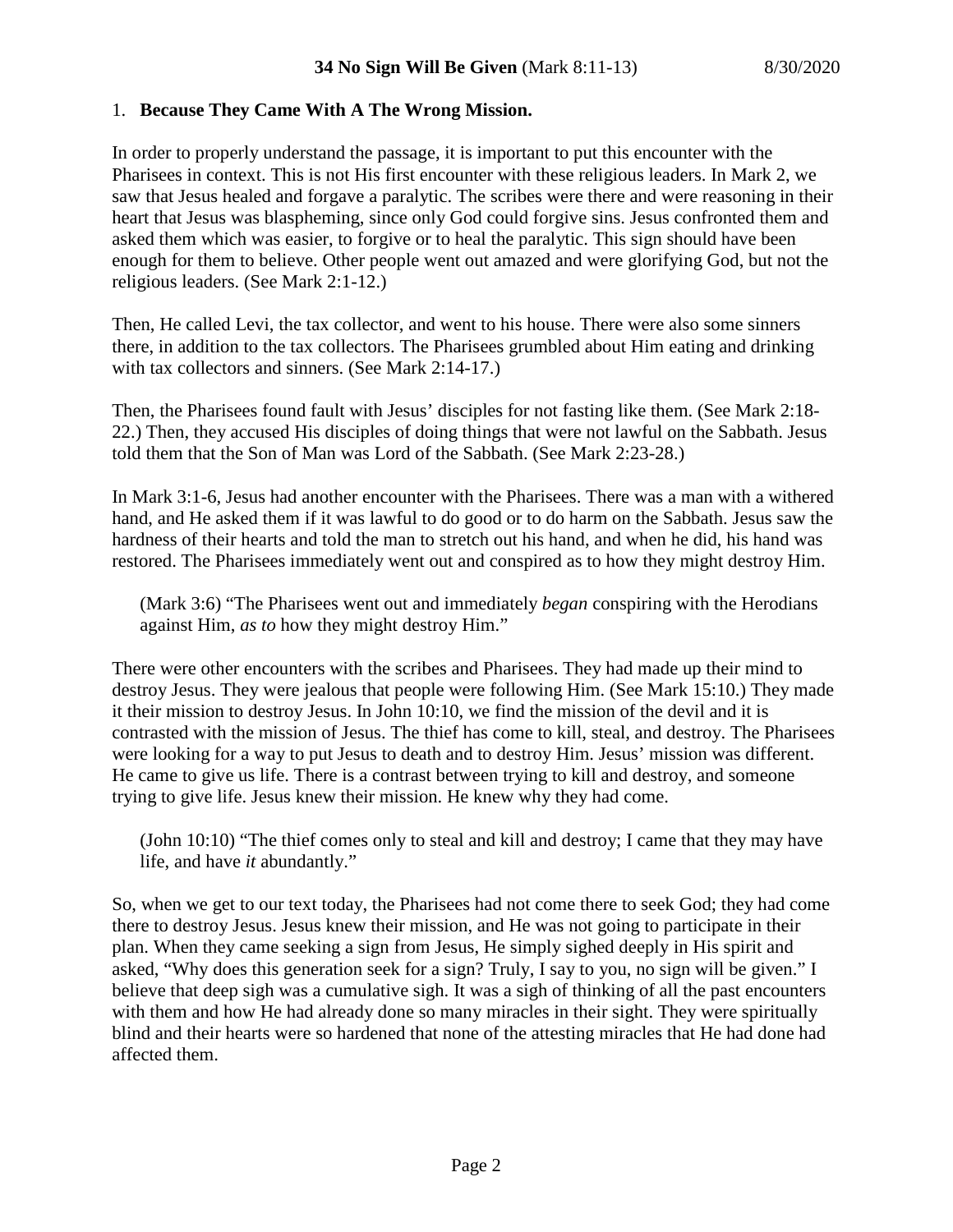### 2. **Because They Came With A Wrong Method** (Mark 8:11)

The Pharisees came to this fishing village to seek out Jesus. They wanted to destroy Him, and their method of approaching Jesus reflected their mission. Mark records that the Pharisees came out and began arguing with Jesus. They did not come in peace or to make peace. They came to argue and bring strife.

(Mark 8:11) "The Pharisees came out and began to argue with Him, seeking from Him a sign from heaven, to test Him."

How many of you enjoy being around someone who argues all the time? In the book of Proverbs, Solomon addresses those who are contentious and argue. He said in Proverbs 21:9 that "it is better to be in a corner of a roof than in a house shared with a contentious woman." In Proverbs 21:19, he said, "It is better to live in a desert land than with a contentious and vexing woman." Then, in Proverbs 25:24, he repeated what he said in Proverbs 21:9. The fact that he repeats the same verse implies that this is emphatic. It is very clear that people do not want to be around contentious people. The Pharisees, who came arguing with Him, did not come in a way that would endear them to Jesus. If we want someone to do something for us, this is not the right approach. You have to use the right methods to accomplish your goals.

(Pr 21:9) "It is better to live in a corner of a roof than in a house shared with a contentious woman."

(Pr 21:19) "It is better to live in a desert land than with a contentious and vexing woman."

(Pr 25:24) "It is better to live in a corner of the roof than in a house shared with a contentious woman."

Solomon did not just speak about contentious women, he spoke of men also. I have seen lots of contentious men in my life, so it is not a gender issue; it is a heart issue. A proud and arrogant heart argues and contends with everyone. They are always right in their own eyes, and they argue with people. Solomon said that contentious men are like charcoal to hot embers and wood to fire. They kindle and stir up strife. These Pharisees were going to kindle strife, and the best thing to do is to get away from them, which is exactly what Jesus did. Our text ends today by saying that Jesus left them, and went away to the other side. It is better to get away from contentious people before more strife is kindled.

(Pr 26:21) "*Like* charcoal to hot embers and wood to fire, So is a contentious man to kindle strife."

(Mark 8:13) "Leaving them, He again embarked and went away to the other side."

My father used to tell me that honey attracts more flies than vinegar. I guess that is the Tennessee way of saying that your methods of approaching people make a difference. If you come sweetly, you are more inclined to attract people. These Pharisees were like vinegar and their method and approach did not endear Jesus or anyone else to do anything for them.

Before we go on, let's talk about our methods with people. When Paul gave the requirements for elders, he said that they should not be pugnacious. The Greek word is plektes (Strong's G4131),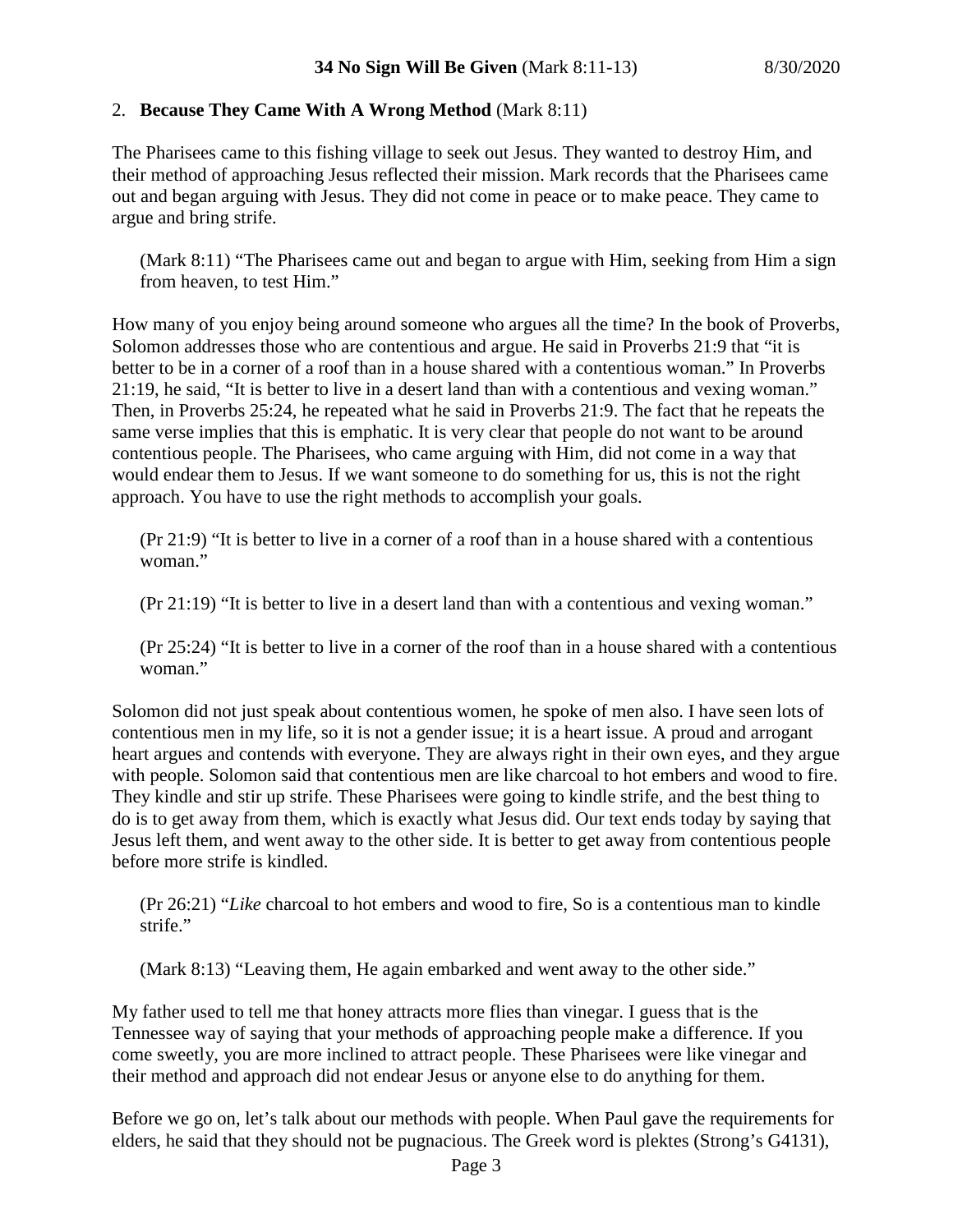which means a striker. They can't be contentious or argumentative. The elders set an example for the flock to follow. In fact, Peter tells pastors not to lord over people but to lead by example. The example for the flock is that we need to be gentle, peaceable, and not contentious. Apparently, these religious leaders, did not get Paul's memo on our methods with people.

(1 Tim 3:2-3) "An overseer, then, must be above reproach, the husband of one wife, temperate, prudent, respectable, hospitable, able to teach, {3} not addicted to wine or pugnacious, but gentle, peaceable, free from the love of money."

(1 Pet 5:3) "nor yet as lording it over those allotted to your charge, but proving to be examples to the flock."

When Paul wrote his second letter to Timothy, he reiterated this principle. He said that the "Lord's bond-servant must not be quarrelsome, but be kind to all…with gentleness correcting those who are in opposition." Our methods have to be gentle and peaceable, not argumentative.

(2 Tim 2:24-25) "The Lord's bond-servant must not be quarrelsome, but be kind to all, able to teach, patient when wronged, {25} with gentleness correcting those who are in opposition, if perhaps God may grant them repentance leading to the knowledge of the truth,"

Our method of approach before God is important. When we go to approach the King of Kings and the Lord of Lords, we must come in respectfully. We need to enter His gates with thanksgiving and His courts with praise. (Psalm 100:4) We need to say, "Our Father, who art in heaven, hallowed be Thy name." (Luke 11:2) We need to bless the name of Jesus. We should not come barging into the throne room of God in an irreverent manner. God already knows what you need before you bring it up to Him. Spend time praising and adoring Him. Spend time thanking Him. I think that too often the church is like these Pharisees, we argue with one another on the way to church and then expect God to bless us with our requests. Jesus told us to put our offerings down and go get reconciled with our brother, and then come present our offerings. You see, God does not want a contentious, argumentative people, coming before Him with their requests. We need to come humbly, contritely, peaceably, and reverently. Then, we can present our requests, whether it is for signs and miracles, for provision, or for the salvation of a loved one. These Pharisees may not have believed or accepted it, but they had just come into the presence of the Lamb of God, the Name above all names, the Creator of the heavens and the earth, the Son of God, the Messiah, the Wonderful Counselor, the Almighty God, and they came before Him arguing and bringing strife. That is not the method to use when we are asking Jesus to do something for us.

(Matt 5:23-24) "Therefore if you are presenting your offering at the altar, and there remember that your brother has something against you, {24} leave your offering there before the altar and go; first be reconciled to your brother, and then come and present your offering."

# 3. **Because They Came With A Wrong Motive** (They Wanted To Test Him.)

The Pharisees came to destroy Jesus. Their mission was not right. The Pharisees came arguing and contending with Jesus. They did not come peaceably and with the right method. Next, they came with the wrong motive. Notice that Mark says they came to test Him. They wanted Him to perform an attesting miracle to test Him. Their motive was not to see their son or daughter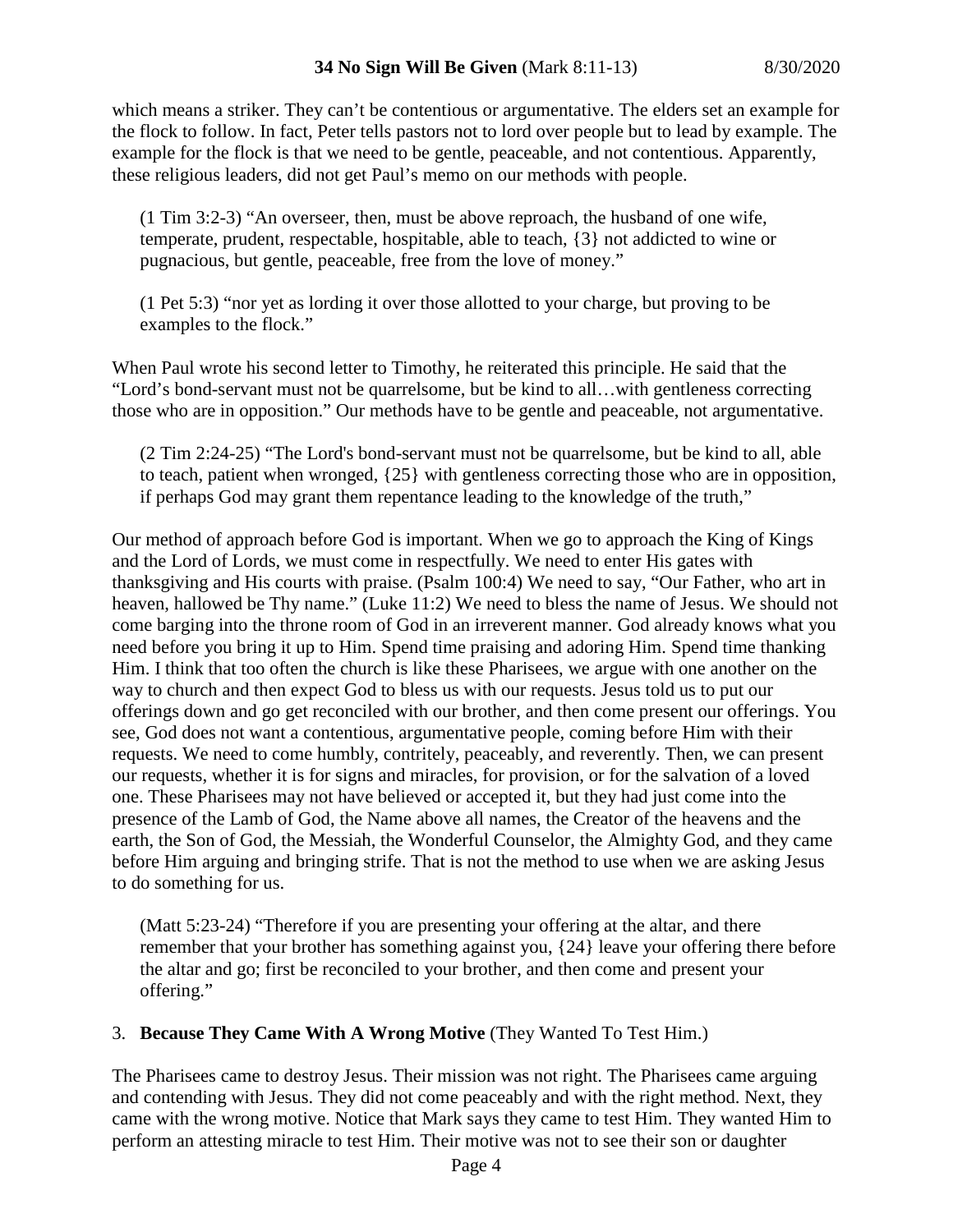healed. They did not bring a deaf and dumb family member to Jesus to heal. They did not bring a man with a withered hand or a paralytic to be healed. No, they only wanted a sign to be done in order to test Jesus. They had the wrong motive.

(Mark 8:11-13) "The Pharisees came out and began to argue with Him, seeking from Him a sign from heaven, to test Him. {12} Sighing deeply in His spirit, He said, "Why does this generation seek for a sign? Truly I say to you, no sign will be given to this generation."

I want to take a few minutes to look at some key words with you. The first word that I want to look at is the word sign. The Greek word is "semeion" (Strong's G4592). It is used seventyseven times in the New Testament. It is translated as sign fifty times and miracle twenty-three times. Scholars are pretty unanimous in saying that this is an attesting miracle of Jesus' Messiahship. In John 6:13-14, Jesus had just fed the multitudes with the five loaves and two fish, and when the people saw the sign (semeion) which he had performed, they said, 'This is truly the Prophet who is to come into the world.'" The feeding of the five thousand was an attesting miracle to show that He is the Messiah.

(John 6:14) "Therefore when the people saw the sign which He had performed, they said, "This is truly the Prophet who is to come into the world."

In John 7:31-32, many of the crowd believed in Jesus and were saying, "when the Christ comes, he will not perform more signs that those which this man has, will He?" These signs or miracles attested of His being the Messiah. Notice the response of the Pharisees, who had seen the same signs. They heard the crowd saying these things and they sent officers to seize Him.

(John 7:31-32) "But many of the crowd believed in Him; and they were saying, "When the Christ comes, He will not perform more signs than those which this man has, will He?" {32} The Pharisees heard the crowd muttering these things about Him, and the chief priests and the Pharisees sent officers to seize Him."

In John 11:47-48 the chief priests and Pharisees convened a council to discuss the signs that Jesus was doing. They said, "What are we doing? For this man is performing many signs. If we let Him go on like this, all men will believe in Him, and the Romans will come and take away both our place and our nation." Jesus had already performed signs for the Pharisees and they had not believed them. When they came to Jesus in our text today, they were not really after signs. They were trying to destroy Jesus in any way that they could. They wanted power and control, and Jesus was a threat to their power and control. They had not really come to Jesus seeking a sign.

(John 11:47-48) "Therefore the chief priests and the Pharisees convened a council, and were saying, "What are we doing? For this man is performing many signs. {48} If we let Him *go on* like this, all men will believe in Him, and the Romans will come and take away both our place and our nation."

The second word that I want to talk about is "test." The Greek word that is used is peirazo (Strong's G3985). It is used about 40 times in the New Testament (39x in KJV, 40x in NASB). The most common translation is tempt. In the KJV, 31 out of the 39 times that it is used, it is translated as tempt. The Pharisees did not just come to test; they came to tempt Jesus. They wanted Him to sin or stumble and have a case against Him. They were not the first to try this.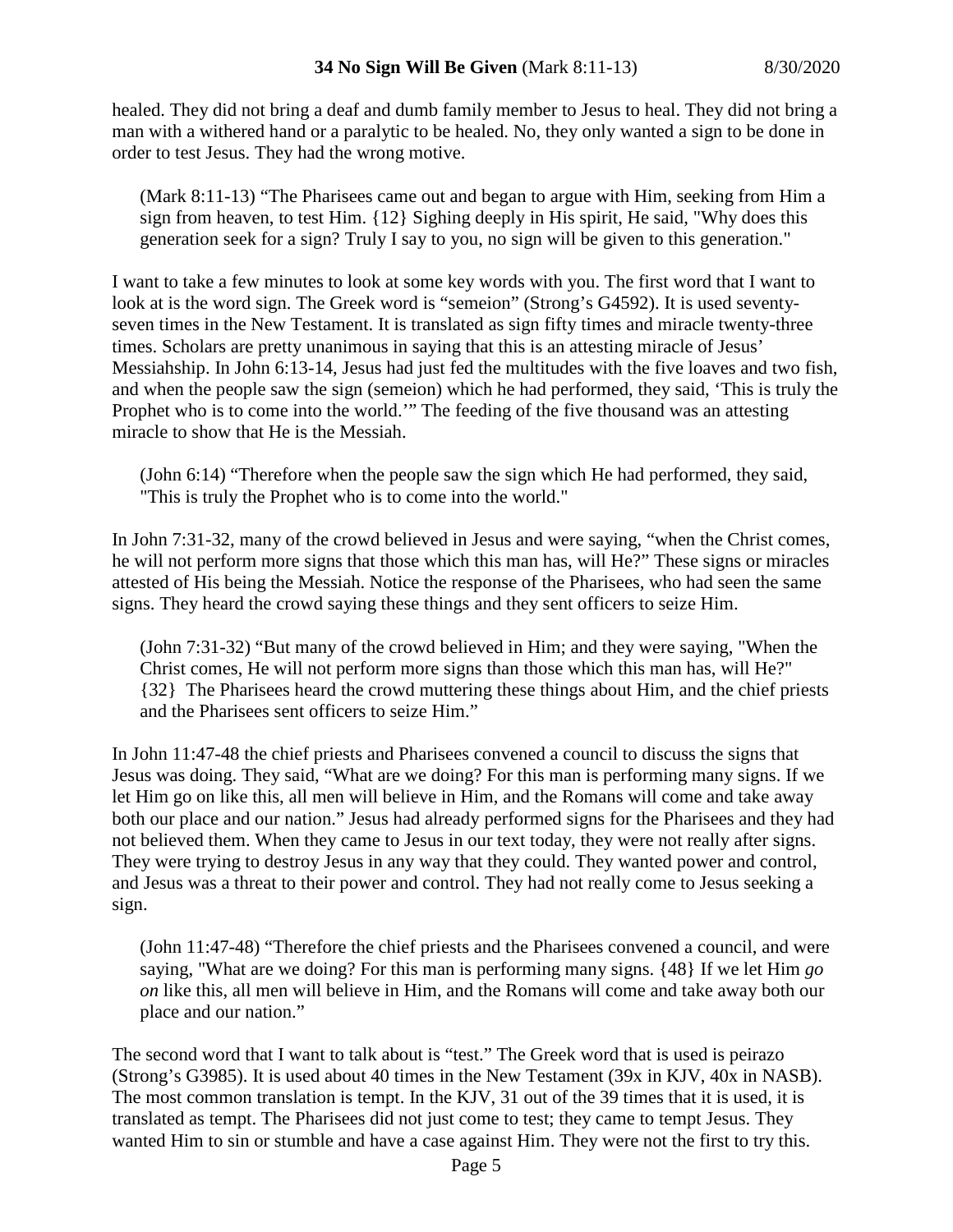Let's take a look at some other passages. In Luke 4:1-2, Jesus was led around by the Spirit in the wilderness for forty days, being tempted by the devil. That is the same word, peirazo, that is in our text. The devil tempted Jesus for forty days. The devil tempted Jesus to eat bread. There is nothing wrong with eating bread. Jesus was rightfully hungry, fasting for forty days, but it was one of the temptations.

(Luke 4:1-2) "Jesus, full of the Holy Spirit, returned from the Jordan and was led around by the Spirit in the wilderness {2} for forty days, being tempted (peirazo) by the devil."

The devil showed Jesus all the kingdoms of the world and said that if Jesus would worship him, he would give them to Jesus. They all belonged to Jesus, but it was just another ways that the devil tried to tempt Jesus. He led Jesus to Jerusalem and had Him stand on a pinnacle and then asked Jesus to throw Himself down. Notice how Jesus answers the devil. "It is said, 'You shall not put the Lord your God to the test.'" Jesus was quoting from Deuteronomy 6:16, where it says, "You shall not put the Lord your God to the test." We are not to test or tempt God. And this is exactly what the Pharisees were doing. Guess what that word test is? It is the same peirazo that is in our text. The Pharisees came to tempt or peirazo Jesus, and we are not to put the Lord our God to the test.

(Luke 4:12-13) "And Jesus answered and said to him, "It is said, 'YOU SHALL NOT PUT THE LORD YOUR GOD TO THE TEST (ekpeirazo).'" {13} When the devil had finished every temptation (peirasmos, Strong's G3986), he left Him until an opportune time."

(Deut 6:16) "You shall not put the LORD your God to the test, as you tested *Him* at Massah."

In James 1:13, God said, "Let no one say when he is tempted (peirazo), 'I am being tempted (peirazo) by God', for God cannot be tempted (peirazo by evil and He Himself does not tempt anyone." God does not tempt you and I to sin. And, He cannot be tempted by anyone to sin. He is a perfect God. Jesus was tempted in all things and without sin. As a man, He was not going to be tempted by the Pharisees and sin. Jesus only did the things that He saw the Father doing. He did not do signs or miracles out of pride. He did signs and wonders that He saw the Father doing. He did nothing on His own initiative. He only did what the Father told Him to do, and the Father was not leading Him to do anything for these Pharisees. Jesus was not going to be tempted by them.

(James 1:13) "Let no one say when he is tempted (peirazo, Strong's G3985), "I am being tempted (peirazo) by God"; for God cannot be tempted (peirazo) by evil (kakos, Strong's G2560), and He Himself does not tempt (peirazo) anyone."

The Pharisees did not have the right motive. Notice what James said about asking with the wrong motives. He said, "You ask and do not receive, because you ask with wrong motives…" The word for wrong motives is kakos, which is generally translated as evil. That is the same word that is used in James 1:13, where it says that "God cannot be tempted by evil (kakos). The Pharisees' request for a sign seemed innocent on the surface, but it was evil. They had wrong or evil motives and it was evil. God is not tempted by evil.

(James 4:3) "You ask and do not receive, because you ask with wrong motives (kakos), so that you may spend *it* on your pleasures."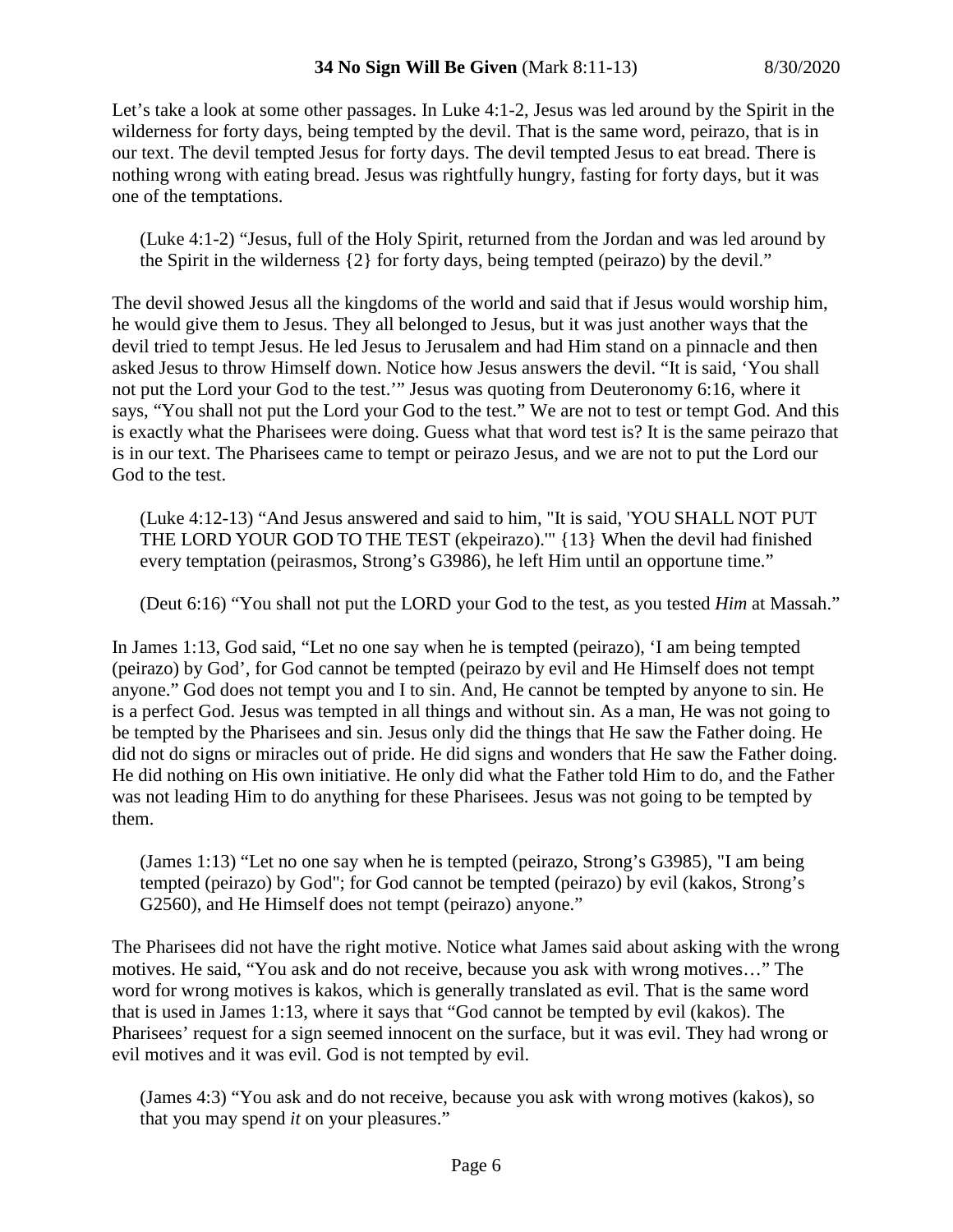There is one place in Scripture where we are encouraged to test God. It is a proving of God, not a tempting of God, and there is a difference. In Malachi, God encourages us to bring our tithes and offerings to Him. He promises to open up a window of blessing and to rebuke the devourer when we bring our tithes to Him. He tells us to test Him in this and see if He doesn't do exactly what He said. Again, this is a test, not a temptation. God is always going to be faithful to His promises. I think the real test in this verse is on our part. Are we willing to trust God with finances? If we give Him our tithes, that is ten percent of our earnings, and our offerings, do we trust God to meet all of our needs? Do we trust Him to rebuke the devourer and to pour out a blessing for us? I think it is a test of our faith, but God encourages us to test Him in our giving.

(Mal 3:8-10) "Will a man rob God? Yet you are robbing Me! But you say, 'How have we robbed You?' In tithes and offerings. {9} You are cursed with a curse, for you are robbing Me, the whole nation *of you!* {10} Bring the whole tithe into the storehouse, so that there may be food in My house, and test Me now in this," says the LORD of hosts, "if I will not open for you the windows of heaven and pour out for you a blessing until it overflows."

### **Conclusion and Applications**

The first application for us is that we need to come before God with the right mission in mind. The thief came to steal, kill and destroy, but the Lord came to give us life and life abundantly. When we ask for a sign or miracle, it should be to restore life to someone, not make them stumble. The Pharisees did not have the right mission. Our mission needs to be aligned with God's mission.

Second, our methods need to be aligned with God. We need to come before Him humbly, gently, and peaceably, not by arguing and causing strife. In the area of prayer, I believe the church has much to learn about our method of coming before the King of Kings. I believe the church needs more reverence, awe, and fear of the Lord.

Third, our motives need to be right. The motives of the Pharisees was to tempt Jesus. They wanted to see Him stumble and fall. Our motives need to be pure, not selfish or evil, like the motives of the Pharisees were.

I want to also encourage everyone to ask God for signs. The early church did. In Acts 4:29-30, they prayed for God to extend His hand to heal, and for signs and wonders to take place through the name of Jesus. God heard their prayers and answered them. Many signs and wonders were taking place. But, notice their mission. They were seeking signs so that people would get saved. They also prayed for boldness in proclaiming the gospel. Their mission was right.

(Acts 4:29-30) "And now, Lord, take note of their threats, and grant that Your bond-servants may speak Your word with all confidence, {30} while You extend Your hand to heal, and signs and wonders take place through the name of Your holy servant Jesus."

Their method was also right. In verse twenty-four, notice how they began their prayer. They lifted their voice in one accord. There was no division, strife, arguing, or contention. They were in one accord. Notice their reverence. They began by saying, "Lord, it is You who made the heaven and the earth and the sea, and all that is in them." They did not barge in and make their requests. They came hallowing the name of God, the Creator of heaven and earth."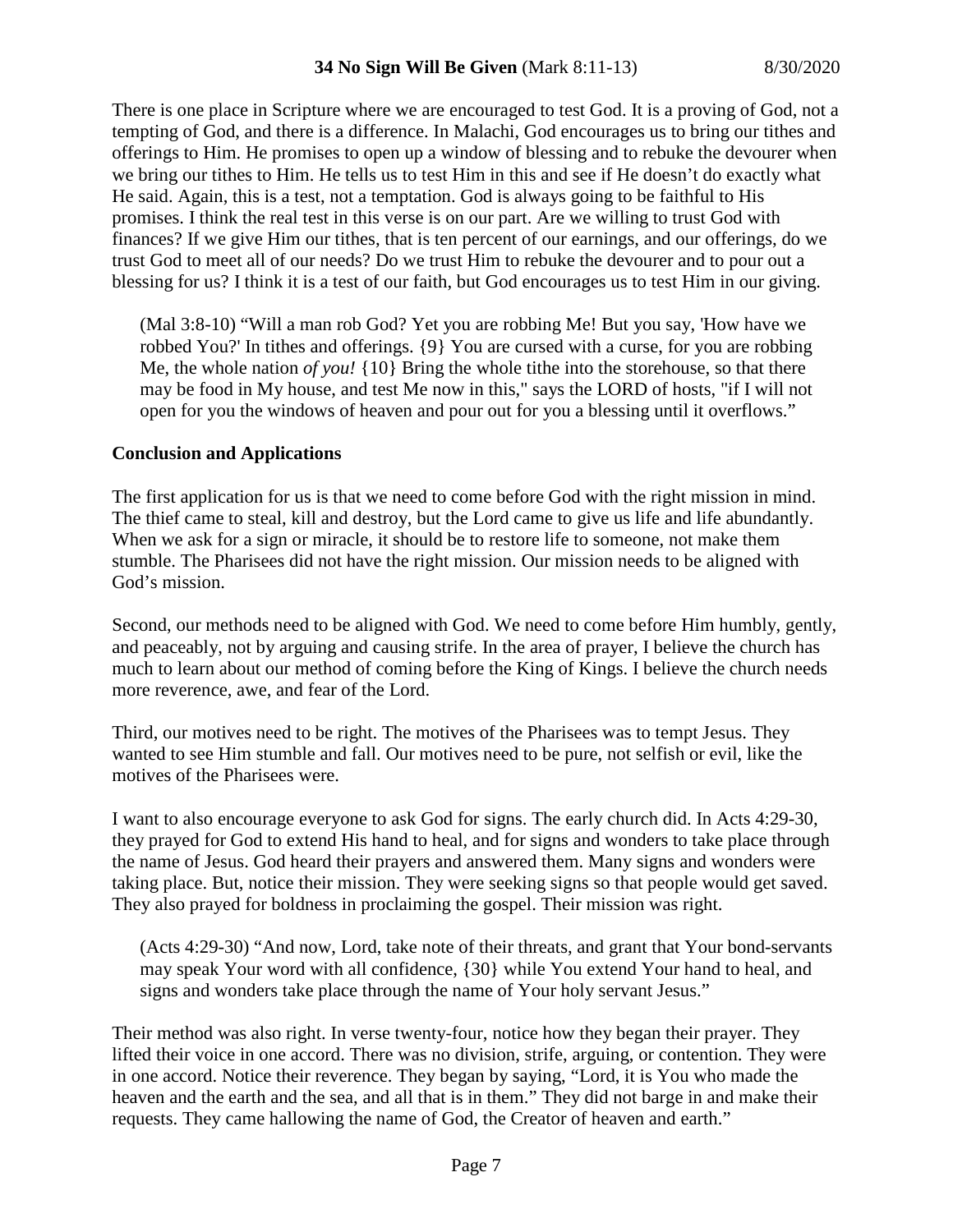(Acts 4:24) "And when they heard *this,* they lifted their voices to God with one accord and said, "O Lord, it is You who MADE THE HEAVEN AND THE EARTH AND THE SEA, AND ALL THAT IS IN THEM,"

Church, it is not just okay to pray for signs and wonders; I believe God wants us to pray. We should seek signs and wonders. But, our hearts need to be pure. Our motives need to be pure. It can't be about us; it must be about glorifying God. Our methods and approach needs to be reverent. Finally, it must be about accomplishing the mission that God gave us.

One of the verses that has really stood out to me this year is in Luke 12:32. Jesus said to all of us, "Do not be afraid, little flock, for your Father has chosen gladly to give you the kingdom." He may not have been willing to give it to the Pharisees that day, but He has chosen gladly to give us the kingdom.

(Luke 12:32) "Do not be afraid, little flock, for your Father has chosen gladly to give you the kingdom."